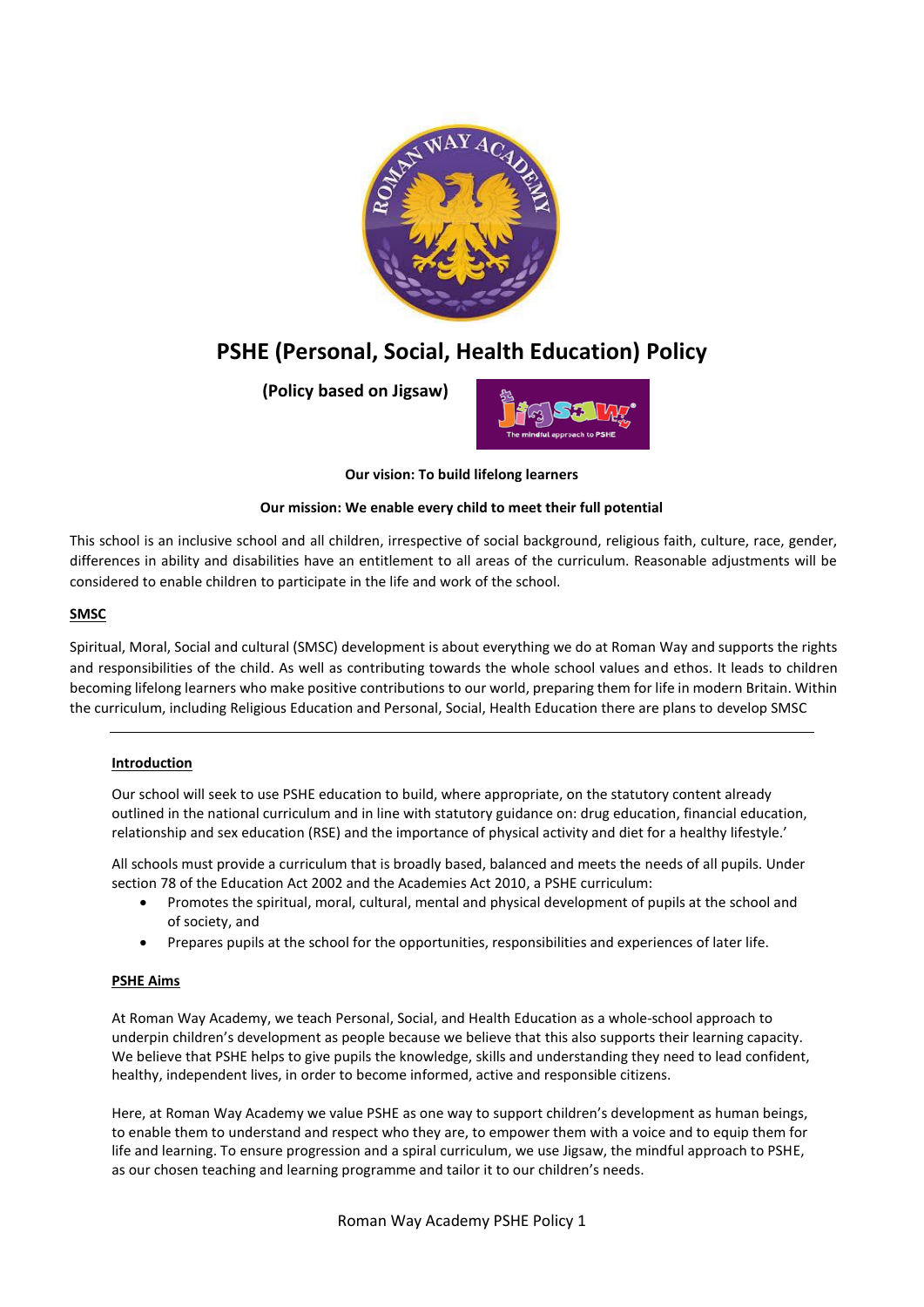The Jigsaw Programme offers a comprehensive, carefully thought-through Scheme of Work which brings consistency and progression to our children's learning in this vital curriculum area. (See the content overview below). The Jigsaw Programme is aligned to the PSHE Association Programmes of Study. This programme ensures we are always using the most up to date teaching materials and that our teachers are well-supported.

| <b>Age Group</b>             | <b>Being Me In My World</b>                                                                                                                                                                                                                         | <b>Celebrating Difference</b>                                                                                                                                                                                                                                              | <b>Dreams and Goals</b>                                                                                                                                                                                                                                                                     | <b>Healthy Me</b>                                                                                                                                                                                                                                                        | <b>Relationships</b>                                                                                                                                                                                                                                                                                                                        | <b>Changing Me</b>                                                                                                                                                                                                                                                  |
|------------------------------|-----------------------------------------------------------------------------------------------------------------------------------------------------------------------------------------------------------------------------------------------------|----------------------------------------------------------------------------------------------------------------------------------------------------------------------------------------------------------------------------------------------------------------------------|---------------------------------------------------------------------------------------------------------------------------------------------------------------------------------------------------------------------------------------------------------------------------------------------|--------------------------------------------------------------------------------------------------------------------------------------------------------------------------------------------------------------------------------------------------------------------------|---------------------------------------------------------------------------------------------------------------------------------------------------------------------------------------------------------------------------------------------------------------------------------------------------------------------------------------------|---------------------------------------------------------------------------------------------------------------------------------------------------------------------------------------------------------------------------------------------------------------------|
| Ages<br>$3 - 5$<br>$(F1-F2)$ | Self-identity<br><b>Understanding feelings</b><br>Being in a classroom<br><b>Being gentle</b><br><b>Rights and responsibilities</b>                                                                                                                 | <b>Identifying talents</b><br><b>Being special</b><br><b>Families</b><br>Where we live<br><b>Making friends</b><br><b>Standing up for yourself</b>                                                                                                                         | <b>Challenges</b><br>Perseverance<br>Goal-setting<br><b>Overcoming obstacles</b><br>Seeking help<br>Jobs<br><b>Achieving goals</b>                                                                                                                                                          | <b>Exercising bodies</b><br><b>Physical activity</b><br><b>Healthy food</b><br>Sleep<br><b>Keeping clean</b><br>Safety                                                                                                                                                   | <b>Family life</b><br><b>Friendships</b><br><b>Breaking friendships</b><br><b>Falling out</b><br><b>Dealing with bullying</b><br><b>Being a good friend</b>                                                                                                                                                                                 | <b>Bodies</b><br><b>Respecting my body</b><br><b>Growing up</b><br><b>Growth and change</b><br><b>Fun and fears</b><br><b>Celebrations</b>                                                                                                                          |
| Ages<br>5-6                  | <b>Feeling special and safe</b><br>Being part of a class<br><b>Rights and responsibilities</b><br><b>Rewards and feeling proud</b><br>Consequences<br>Owning the Learning Charter                                                                   | <b>Similarities and differences</b><br><b>Understanding bullying and</b><br>knowing how to deal with it<br><b>Making new friends</b><br><b>Celebrating the differences</b><br>in everyone                                                                                  | <b>Setting goals</b><br><b>Identifying successes and</b><br>achievements<br><b>Learning styles</b><br>Working well and celebrating<br>achievement with a partner<br><b>Tackling new challenges</b><br><b>Identifying and overcoming</b><br>obstacles<br><b>Feelings of success</b>          | Keeping myself healthy<br><b>Healthier lifestyle choices</b><br><b>Keeping clean</b><br><b>Being safe</b><br>Medicine safety/safety with<br>household items<br><b>Road safety</b><br><b>Linking health and happiness</b>                                                 | <b>Belonging to a family</b><br>Making friends/being a good friend<br><b>Physical contact preferences</b><br>People who help us<br>Qualities as a friend and person<br>Self-acknowledgement<br>Being a good friend to myself<br><b>Celebrating special relationships</b>                                                                    | Life cycles - animal and human<br><b>Changes</b> in me<br>Changes since being a baby<br>Differences between female and<br>male bodies (correct terminology)<br>Linking growing and learning<br>Coping with change<br><b>Transition</b>                              |
| Ages<br>$6 - 7$              | Hopes and fears for the year<br><b>Rights and responsibilities</b><br><b>Rewards and consequences</b><br>Safe and fair learning<br>environment<br><b>Valuing contributions</b><br>Choices<br><b>Recognising feelings</b>                            | <b>Assumptions and</b><br>stereotypes about gender<br><b>Understanding bullying</b><br>Standing up for self and<br>others<br><b>Making new friends</b><br><b>Gender diversity</b><br><b>Celebrating difference and</b><br>remaining friends                                | <b>Achieving realistic goals</b><br>Perseverance<br><b>Learning strengths</b><br><b>Learning with others</b><br><b>Group co-operation</b><br><b>Contributing to and sharing</b><br>success                                                                                                  | <b>Motivation</b><br><b>Healthier choices</b><br>Relaxation<br><b>Healthy eating and nutrition</b><br><b>Healthier snacks and sharing</b><br>food                                                                                                                        | Different types of family<br><b>Physical contact boundaries</b><br><b>Friendship and conflict</b><br><b>Secrets</b><br><b>Trust and appreciation</b><br><b>Expressing appreciation for special</b><br>relationships                                                                                                                         | Life cycles in nature<br>Growing from young to old<br>Increasing independence<br>Differences in female and male<br>bodies (correct terminology)<br><b>Assertiveness</b><br><b>Preparing for transition</b>                                                          |
| Ages<br>$7 - 8$              | <b>Setting personal goals</b><br>Self-identity and worth<br><b>Positivity in challenges</b><br>Rules, rights and<br>responsibilities<br><b>Rewards and consequences</b><br><b>Responsible choices</b><br>Seeing things from others'<br>perspectives | <b>Families and their</b><br>differences<br>Family conflict and how to<br>manage it (child-centred)<br>Witnessing bullying and how<br>to solve it<br>Recognising how words can<br>be hurtful<br><b>Giving and receiving</b><br>compliments                                 | Difficult challenges and achieving<br>success<br><b>Dreams and ambitions</b><br><b>New challenges</b><br><b>Motivation and enthusiasm</b><br>Recognising and trying to<br>overcome obstacles<br><b>Evaluating learning processes</b><br><b>Managing feelings</b><br><b>Simple budgeting</b> | <b>Exercise</b><br><b>Fitness challenges</b><br>Food labelling and healthy swaps<br><b>Attitudes towards drugs</b><br>Keeping safe and why it's<br>important online and off line<br>scenarios<br><b>Respect for myself and others</b><br><b>Healthy and safe choices</b> | <b>Family roles and responsibilities</b><br><b>Friendship and negotiation</b><br>Keeping safe online and who to go to<br>for help<br>Being a global citizen<br>Being aware of how my choices affect<br>others<br><b>Awareness of how other children</b><br>have different lives<br><b>Expressing appreciation for family</b><br>and friends | <b>How babies grow</b><br>Understanding a baby's needs<br><b>Outside body changes</b><br>Inside body changes<br><b>Family stereotypes</b><br><b>Challenging my ideas</b><br><b>Preparing for transition</b>                                                         |
| <b>Age Group</b>             | <b>Being Me In My World</b>                                                                                                                                                                                                                         | <b>Celebrating Difference</b>                                                                                                                                                                                                                                              | <b>Dreams and Goals</b>                                                                                                                                                                                                                                                                     | <b>Healthy Me</b>                                                                                                                                                                                                                                                        | <b>Relationships</b>                                                                                                                                                                                                                                                                                                                        | <b>Changing Me</b>                                                                                                                                                                                                                                                  |
| <b>Ages</b><br>$8 - 9$       | Being part of a class team<br>Being a school citizen<br><b>Rights, responsibilities and</b><br>democracy (school council)<br><b>Rewards and consequences</b><br><b>Group decision-making</b><br><b>Having a voice</b><br>What motivates behaviour   | <b>Challenging assumptions</b><br>Judging by appearance<br><b>Accepting self and others</b><br><b>Understanding influences</b><br><b>Understanding bullying</b><br>Problem-solving<br><b>Identifying how special and</b><br>unique everyone is<br><b>First impressions</b> | <b>Hopes and dreams</b><br><b>Overcoming disappointment</b><br><b>Creating new, realistic dreams</b><br><b>Achieving goals</b><br>Working in a group<br><b>Celebrating contributions</b><br>Resilience<br><b>Positive attitudes</b>                                                         | <b>Healthier friendships</b><br><b>Group dynamics</b><br><b>Smoking</b><br>Alcohol<br><b>Assertiveness</b><br>Peer pressure<br><b>Celebrating inner strength</b>                                                                                                         | Jealousy<br>Love and loss<br>Memories of loved ones<br><b>Getting on and Falling Out</b><br>Girlfriends and boyfriends<br>Showing appreciation to people and<br>animals                                                                                                                                                                     | <b>Being unique</b><br><b>Having a baby</b><br><b>Girls and puberty</b><br>Confidence in change<br><b>Accepting change</b><br><b>Preparing for transition</b><br><b>Environmental change</b>                                                                        |
| <b>Ages</b><br>$9 - 10$      | Planning the forthcoming year<br>Being a citizen<br><b>Rights and responsibilities</b><br><b>Rewards and consequences</b><br><b>How behaviour affects groups</b><br>Democracy, having a voice,<br>participating                                     | <b>Cultural differences and how</b><br>they can cause conflict<br>Racism<br><b>Rumours and name-calling</b><br><b>Types of bullving</b><br>Material wealth and<br>happiness<br><b>Enjoying and respecting</b><br>other cultures                                            | <b>Future dreams</b><br>The importance of money<br><b>Jobs and careers</b><br>Dream job and how to get there<br><b>Goals in different cultures</b><br><b>Supporting others (charity)</b><br><b>Motivation</b>                                                                               | Smoking, including vaping<br>Alcohol<br>Alcohol and anti-social behaviour<br><b>Emergency aid</b><br><b>Body image</b><br><b>Relationships with food</b><br><b>Healthy choices</b><br><b>Motivation and behaviour</b>                                                    | Self-recognition and self-worth<br><b>Building self-esteem</b><br><b>Safer online communities</b><br><b>Rights and responsibilities online</b><br>Online gaming and gambling<br><b>Reducing screen time</b><br>Dangers of online grooming<br><b>SMARRT internet safety rules</b>                                                            | Self- and body image<br>Influence of online and media on<br>body image<br><b>Puberty for girls</b><br><b>Puberty for boys</b><br><b>Conception (including IVF)</b><br><b>Growing responsibility</b><br><b>Coping with change</b><br><b>Preparing for transition</b> |

Jigsaw also supports the "Personal Development" and "Behaviour and Attitude" aspects required under the Ofsted Inspection Framework, as well as significantly contributing to the school's Safeguarding and Equality Duties, the Government's British Values agenda and the SMSC (Spiritual, Moral, Social, Cultural) development opportunities provided for our children.

At Roman Way Academy we choose to deliver Personal, Social, Health Education (including Relationships Education, Relationships and Sex Education (RSE – see separate policy) and Health Education) using Jigsaw. Pupils are encouraged to take part in a range of activities and experiences across and beyond the curriculum, contributing fully to the life of their school and community. In doing this they learn to recognise their own worth, work with others and become increasingly responsible for their own learning. They reflect on their own experiences and understand how they are developing personally and socially. They learn to understand and respect our common humanity, diversity and differences so they can go on and form the effective fulfilling relationships that are an essential part of life and learning. It also helps pupils understand how their actions can impact on their health, wellbeing and safety.

### **Whole-school approach**

Jigsaw covers all areas of PSHE. At Roman Way Academy that means from ages 3-9 (Nursery to year 4), including statutory Relationships and Health Education. The table below shows the skills taught within the six Puzzles (units) and these are taught across the school; the learning deepens and broadens every year.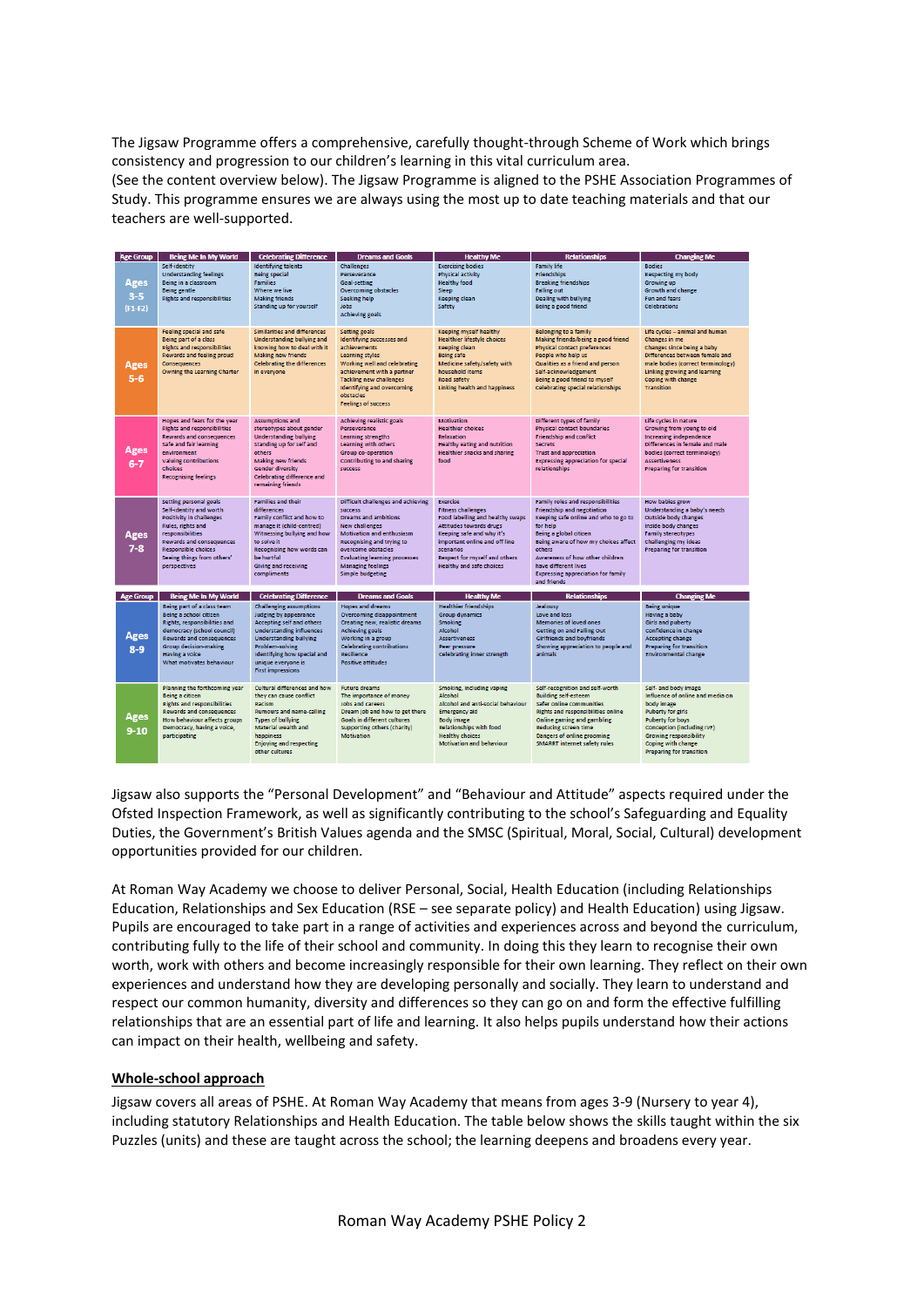# **Roman Way skills ladder**

|                                  | <b>EYFS</b>                                                                                                                                                                                                                                   | Year 1                                                                                                                                                                 | Year 2                                                                                                                                                                                         | Year 3                                                                                                                                                                                                              | Year 4                                                                                                                                                                                                                   |
|----------------------------------|-----------------------------------------------------------------------------------------------------------------------------------------------------------------------------------------------------------------------------------------------|------------------------------------------------------------------------------------------------------------------------------------------------------------------------|------------------------------------------------------------------------------------------------------------------------------------------------------------------------------------------------|---------------------------------------------------------------------------------------------------------------------------------------------------------------------------------------------------------------------|--------------------------------------------------------------------------------------------------------------------------------------------------------------------------------------------------------------------------|
| Being me in<br>my world          | Self-identity<br>Understanding and<br>managing feelings<br>Awareness of rights and<br>responsibility                                                                                                                                          | Understand the<br>rights and<br>responsibilities as a<br>member of their<br>class.<br>Know that they<br>belong to their class<br>and recognise a<br>range of feelings. | Understand the<br>rights and<br>responsibilities of<br>being a member of<br>their class.<br>Recognise when<br>they feel worried<br>and can make their<br>class feel a safe and                 | Understand the<br>rights and<br>responsibilities of<br>being a member<br>of their class and<br>make responsible<br>choices.<br>Recognise a range<br>of emotions in<br>themselves and                                | Say the roles<br>within their school<br>community and<br>how the school<br>uses democracy to<br>make decisions.<br>Recognise how<br>their contribution<br>can have an<br>effect.                                         |
| <b>Celebrating</b><br>difference | Talk about what makes<br>them special/unique<br>Talk about special times<br>with family and friends.<br>Finding out what they are<br>good at and sharing that<br>with adults and peers                                                        | Can say some ways<br>they are different<br>from their friends.<br>Understand these<br>differences make us<br>all special and<br>unique.                                | fair place.<br>Identify some ways<br>in which their<br>friends are<br>different from<br>them.<br>Say why they value<br>this difference.                                                        | others.<br>Talk about a time<br>when their words<br>affected<br>someone's<br>feelings and what<br>the consequences<br>were.<br>Give and receive<br>compliments and<br>know how this<br>feels.                       | Talk about a time<br>when their first<br>impression of<br>someone changed<br>as they got to<br>know them.<br>Explain why it is<br>good to accept<br>people for who<br>they are.                                          |
| Dreams and<br>goals              | Being aware of<br>challenges, perseverance<br>and overcoming<br>obstacles.<br>Asking for help if needed<br>Developing an awareness<br>of achieving their goals                                                                                | Talk about how it<br>feels to succeed in a<br>new challenge and<br>how they would<br>celebrate it.                                                                     | Explain some of the<br>ways they work<br>cooperatively in a<br>group to create the<br>end product.<br>Express how it feels<br>to be part of a<br>group.                                        | Evaluate their<br>own learning<br>process and<br>identify how it can<br>be better next<br>time.<br>Show confidence<br>in sharing success.                                                                           | Describe the<br>dreams and goals<br>of a young person<br>from a different<br>culture.<br>Reflect on how<br>these relate to<br>their own dreams<br>and goals.                                                             |
| <b>Healthy me</b>                | Understanding good<br>practices such as<br>exercising their bodies,<br>healthy foods, sleep,<br>being clean and staying<br>safe                                                                                                               | Say why their body is<br>amazing and identify<br>some ways to keep it<br>safe and healthy.<br>Recognise that being<br>healthy helps them<br>to feel happy.             | Make some healthy<br>snacks and explain<br>why they are good<br>for their body.<br>Express how it feels<br>to share healthy<br>food with friends.                                              | Identify things,<br>people and places<br>that they need to<br>keep safe from.<br>Say some<br>strategies for<br>keeping safe<br>including who to<br>go for help.<br>Express how being<br>anxious or scared<br>feels. | Describe the<br>different roles<br>food can play in<br>people's lives.<br>Explain how<br>people can<br>develop eating<br>disorders relating<br>to body image<br>pressures.<br>Respect and value<br>their body.           |
| <b>Relationships</b>             | Learning to play with<br>others and responding to<br>them.<br>Aware that their actions<br>and words can hurt<br>others' feelings.<br>Demonstrating friendly<br>behaviour and forming<br>good relationships with<br>peers and familiar adults. | Say why the<br>appreciate someone<br>who is special to<br>them and express<br>how they feel about<br>them.                                                             | Identify some<br>things that cause<br>conflict between<br>them and friends.<br>Demonstrate how<br>to use the positive<br>problem solving<br>technique to<br>resolve conflicts<br>with friends. | Explain how some<br>actions and work<br>of people around<br>the world help<br>them and<br>influence their<br>lives.<br>Show an<br>awareness of how<br>this could affect<br>their choices.                           | Explain how to<br>stay safe when<br>using technology<br>to communicate<br>with friends.<br>Recognise and<br>resist pressures to<br>use technology in<br>ways that may be<br>risky or cause<br>harm to them or<br>others. |
| Change                           | Being aware of their<br>bodies                                                                                                                                                                                                                | Identify parts of the<br>body that make boys<br>different to girls and<br>can use the correct                                                                          | Recognise the<br>physical differences<br>between boys and<br>girls, use the                                                                                                                    | Identify how girls'<br>and boys' bodies<br>change on the<br>inside during the                                                                                                                                       | Describe how<br>girls' and buys'<br>bodies change<br>during puberty.                                                                                                                                                     |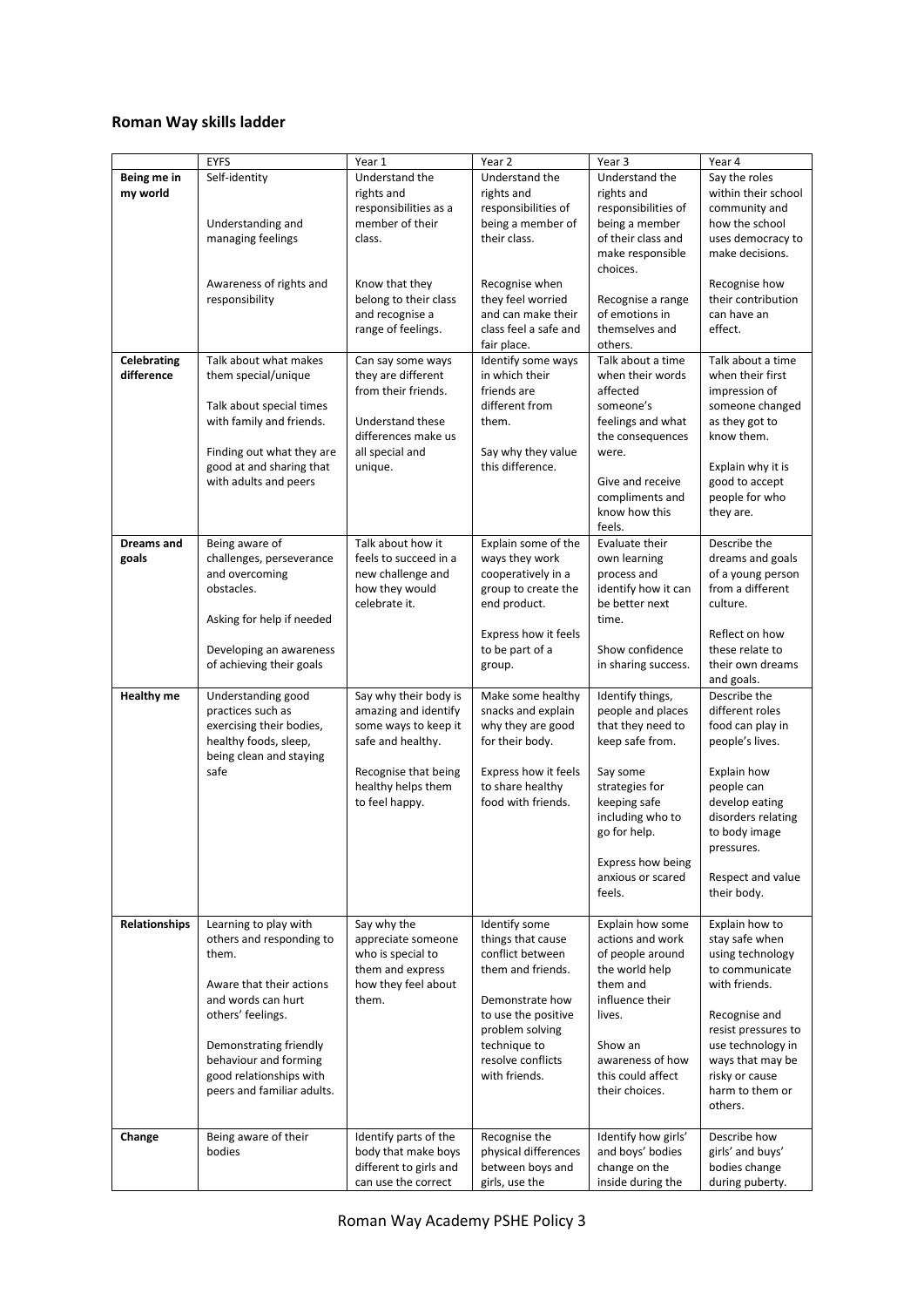| Developing an           | names: penis,          | correct names for   | growing up        |                   |
|-------------------------|------------------------|---------------------|-------------------|-------------------|
| understanding of growth | testicles, and vagina. | parts of the body   | process and say   | Express how they  |
| and changes over time   |                        | and appreciate that | why these         | feel about the    |
|                         | Respect their body     | some parts of their | changes are       | changes that will |
| Adapting behaviours to  | and understand         | body are private.   | necessary so that | happen to them    |
| different events and    | which parts are        |                     | their bodies can  | during puberty.   |
| social situations       | private.               | Say what they       | make babies when  |                   |
|                         |                        | like/don't like     | they grow up.     |                   |
|                         |                        | about being a       |                   |                   |
|                         |                        | boy/girl.           | Recognise how     |                   |
|                         |                        |                     | they feel about   |                   |
|                         |                        |                     |                   |                   |
|                         |                        |                     | these changes     |                   |
|                         |                        |                     | happening to      |                   |
|                         |                        |                     | them and know     |                   |
|                         |                        |                     | how to cope with  |                   |
|                         |                        |                     | these feelings.   |                   |
|                         |                        |                     |                   |                   |

At Roman Way Academy, the teacher delivers a weekly lesson within their own class using PSHE knowledge and skills in a developmental and age-appropriate way.

These explicit lessons are reinforced and enhanced in many ways:

Assemblies and collective worship, praise and reward system (Marvellous Me), Learning Charter, through relationships child to child, adult to child and adult to adult across the school. We aim to 'live' what is learnt and apply it to everyday situations in the school community.

#### **British Values**

British Values are promoted through teaching and learning at Roman Way Academy:

**The Rule of Law:** Children learn about rules. They understand how rules help to promote safety, order and fairness.

**Democracy:** Children make decisions together. They learn to listen to others' viewpoints and value contributions from others.

**Mutual Respect:** Children learn to work and play together, respecting differences and valuing each other.

**Tolerance:** Children are taught to be aware that different people have different abilities, but all should be included and valued.

**Individual Liberty:** Children are given opportunities to make their own choices.

At Roman Way Academy we promote respect for all and value every individual child. We also respect the right of our children, their families and our staff, to hold beliefs, religious or otherwise, and understand that sometimes these may be in tension with our approach to some aspects of Relationships, Health and Sex Education.

#### **Pupils with SEND**

At Roman Way Academy, we are committed to giving pupils with SEND equal opportunities to take part in all aspects of the curriculum. Through careful planning and differentiation, we will break-down barriers to learning, promoting inclusion and progress for all. We will work in partnership with parents, carers and professionals to support every child in their learning. We will facilitate learning for all SEND pupils with the aim

of building pupil independence and metacognition skills.

#### **Monitoring and Review**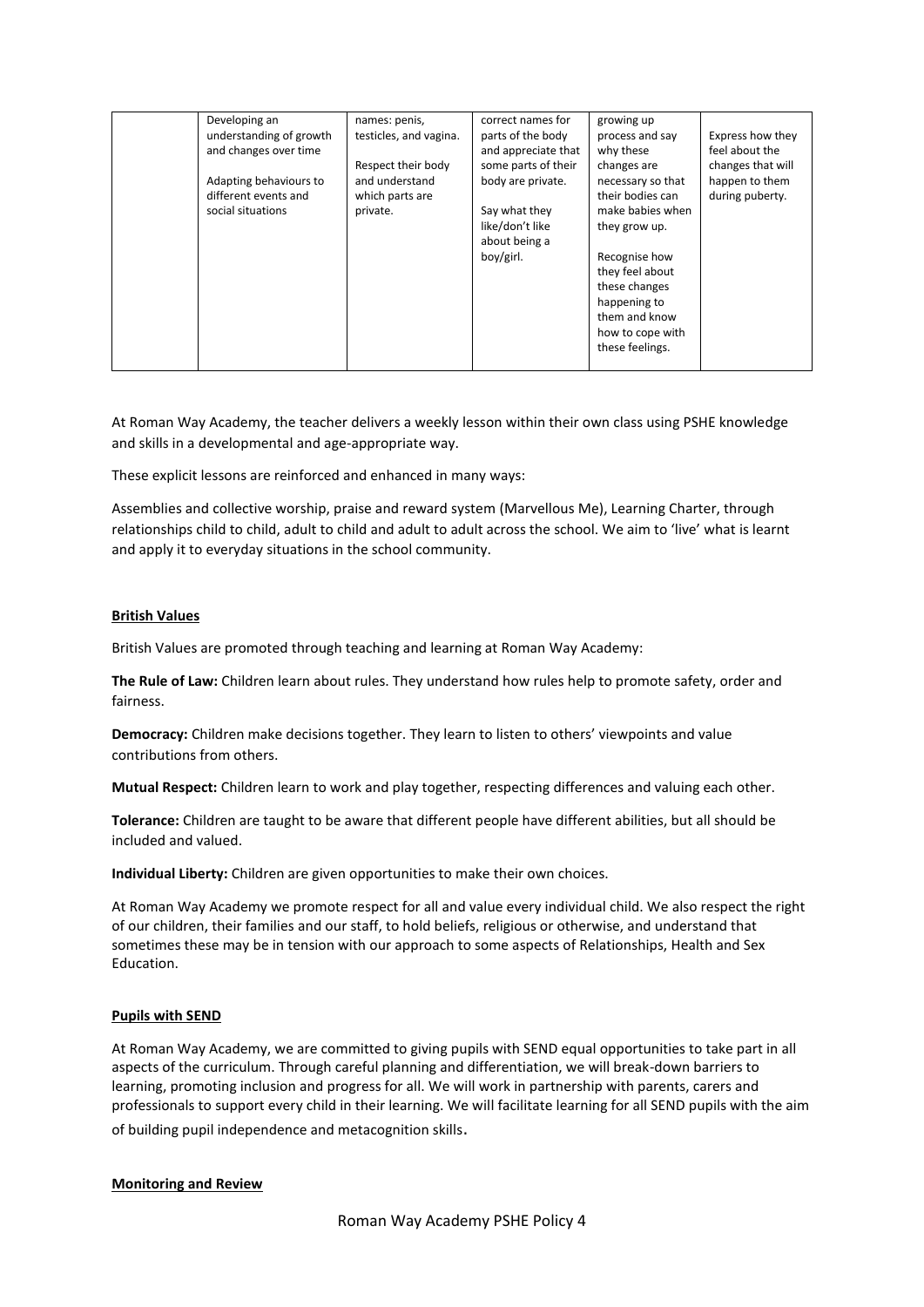The Local Governing Body (LGB) monitors this policy on an annual basis. The LGB gives serious consideration to any comments from parents about the PSHE (RSHE) programme, and makes a record of all such comments. Governors scrutinise and ratify teaching materials to check they are in accordance with the school's ethos.

### **Equality**

This policy will inform the school's Equalities Plan.

The DfE Guidance 2019 (p. 15) states, "Schools should ensure that the needs of all pupils are appropriately met, and that all pupils understand the importance of equality and respect. Schools must ensure they comply with the relevant provisions of the Equality Act 2010 under which sexual orientation and gender reassignment are amongst the protected characteristics…

| Name of school                     |                   |
|------------------------------------|-------------------|
|                                    | Roman Way Academy |
| Date of policy                     |                   |
|                                    | April 2022        |
| <b>Member of staff responsible</b> |                   |
|                                    | Debbie Inskip     |
| <b>Review date</b>                 | April 2024        |
|                                    |                   |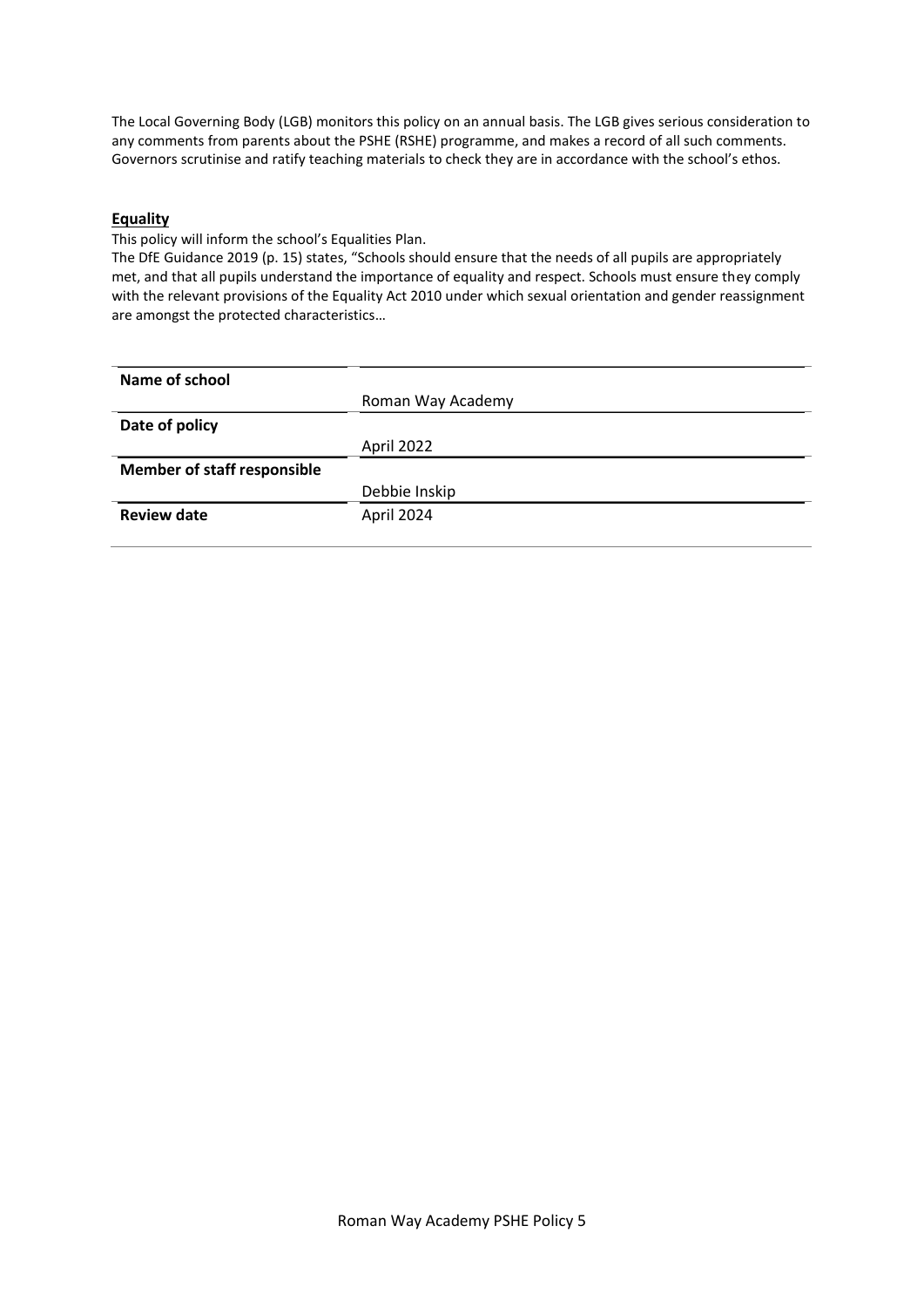## **Appendices**

Our PSHE policy is informed by existing DfE guidance:

- Keeping Children Safe in Education (statutory quidance)
- Respectful School Communities: Self Review and Signposting Tool (a tool to support a whole school approach that promotes respect and discipline)
- Behaviour and Discipline in Schools (advice for schools, including advice for appropriate behaviour between pupils)
- Equality Act 2010 and schools
- SEND code of practice: 0 to 25 years (statutory quidance)
- Alternative Provision (statutory guidance)
- Mental Health and Behaviour in Schools (advice for schools)
- Preventing and Tackling Bullying (advice for schools, including advice on cyberbullying)
- Sexual violence and sexual harassment between children in schools (advice for schools)
- The Equality and Human Rights Commission Advice and Guidance (provides advice on avoiding discrimination in a variety of educational contexts)
- Promoting Fundamental British Values as part of SMSC in schools (guidance for maintained schools on promoting basic important British values as part of pupils' spiritual, moral, social and cultural (SMSC)
- SMSC requirements for independent schools (guidance for independent schools on how they should support pupils' spiritual, moral, social and cultural development).

# **Statutory Relationships and Health Education**

"The Relationships Education, Relationships and Sex Education and Health Education (England) Regulations 2019, made under sections 34 and 35 of the Children and Social Work Act 2017, make Relationships Education compulsory for all pupils receiving primary education…They also make Health Education compulsory in all schools except independent schools. Personal, Social, Health and Economic Education (PSHE) continues to be compulsory in independent schools."

DfE Guidance p.8

"Today's children and young people are growing up in an increasingly complex world and living their lives seamlessly on and offline. This presents many positive and exciting opportunities, but also challenges and risks. In this environment, children and young people need to know how to be safe and healthy, and how to manage their academic, personal and social lives in a positive way."

"This is why we have made Relationships Education compulsory in all primary schools in England…as well as making Health Education compulsory in all state-funded schools."

"In primary schools, we want the subjects to put in place the key building blocks of healthy, respectful relationships, focusing on family and friendships, in all contexts, including online. This will sit alongside the essential understanding of how to be healthy."

"These subjects represent a huge opportunity to help our children and young people develop. The knowledge and attributes gained will support their own, and others' wellbeing and attainment and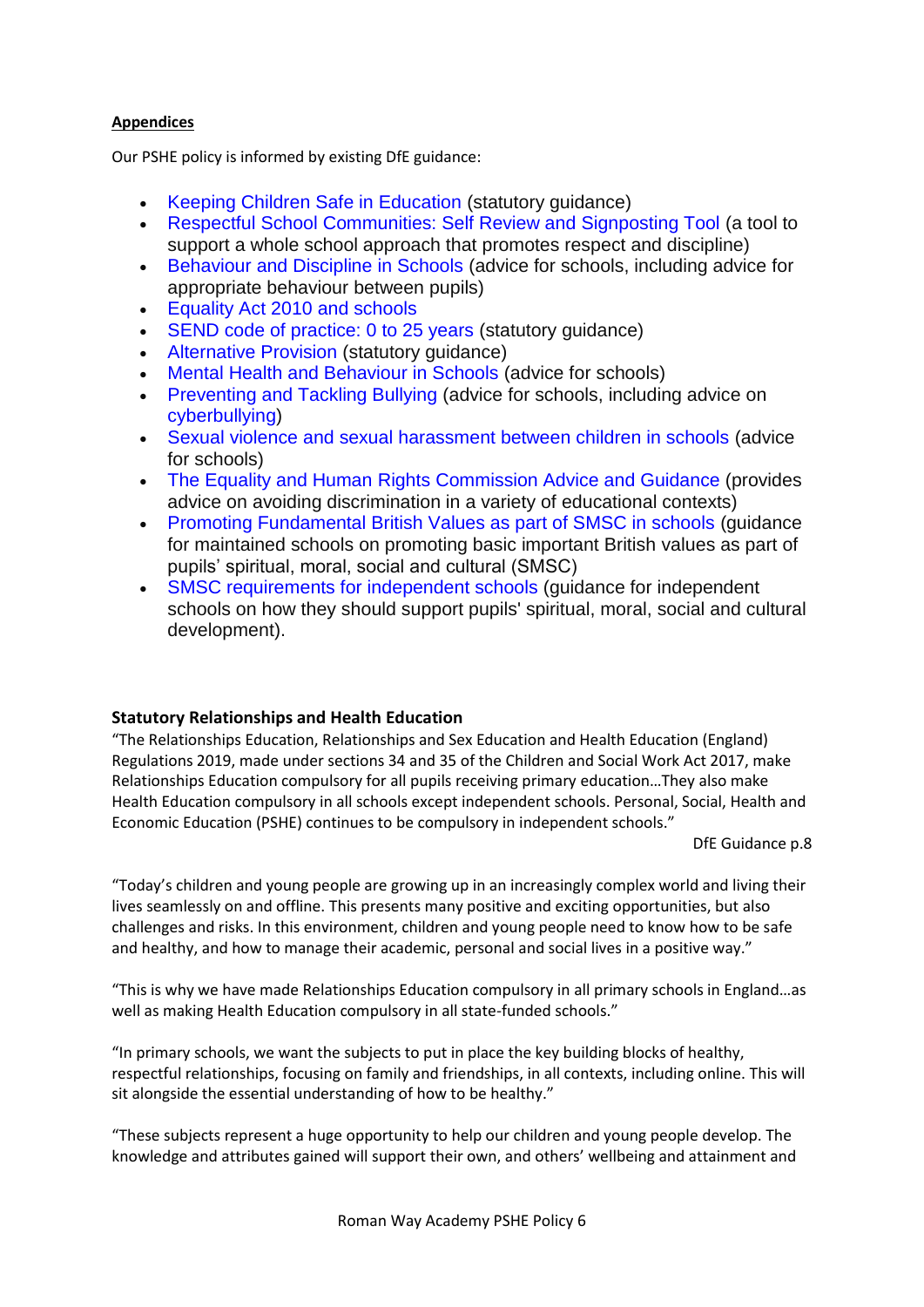help young people to become successful and happy adults who make a meaningful contribution to society."

Secretary of State Foreword DfE Guidance 2019 p.4-5

"Schools are free to determine how to deliver the content set out in the DfE guidance 2019 in the context of a broad and balanced curriculum. Effective teaching in these subjects will ensure that core knowledge is broken down into units of manageable size and communicated clearly to pupils, in a carefully sequenced way, within a planned programme of lessons."

DfE Guidance p.8

"All schools must have in place a written policy for Relationships Education and RSE." DfE Guidance p.11

"All schools must have in place a written policy for Relationships Education and RSE."

DfE Guidance p.11

# **Relationships Education**

## *What does the DfE statutory guidance on Relationships Education expect children to know by the time they leave primary school?*

Relationships Education in primary schools will cover 'Families and people who care for me', 'Caring friendships', 'Respectful relationships', 'Online relationships', and 'Being safe'.

The expected outcomes for each of these elements can be found further on in this policy. The way the Jigsaw Programme covers these is explained in the mapping document: Jigsaw 3-11 (**at Roman Way 3-9)** and Statutory Relationships and Health Education

It is important to explain that whilst the Relationships Puzzle (unit) in Jigsaw covers most of the statutory Relationships Education, some of the outcomes are also taught elsewhere in Jigsaw e.g. the Celebrating Difference Puzzle helps children appreciate that there are many types of family composition and that each is important to the children involved. This holistic approach ensures the learning is reinforced through the year and across the curriculum.

# **Health Education**

## *What does the DfE statutory guidance on Health Education expect children to know by the time they leave primary school?*

Health Education in primary schools will cover 'Mental wellbeing', 'Internet safety and harms', Physical health and fitness', Healthy eating', 'Drugs, alcohol and tobacco', 'Health and prevention', 'Basic First Aid', 'Changing adolescent body'.

The expected outcomes for each of these elements can be found further on in this policy. The way the Jigsaw Programme covers these is explained in the mapping document: Jigsaw 3-11 **(at Roman Way 3-9)** and Statutory Relationships and Health Education.

It is important to explain that whilst the Healthy Me Puzzle (unit) in Jigsaw covers most of the statutory Health Education, some of the outcomes are taught elsewhere in Jigsaw e.g. Emotional and mental health is nurtured every lesson through the Calm me time, social skills are grown every lesson through the Connect us activity and respect is enhanced through the use of the Jigsaw Charter.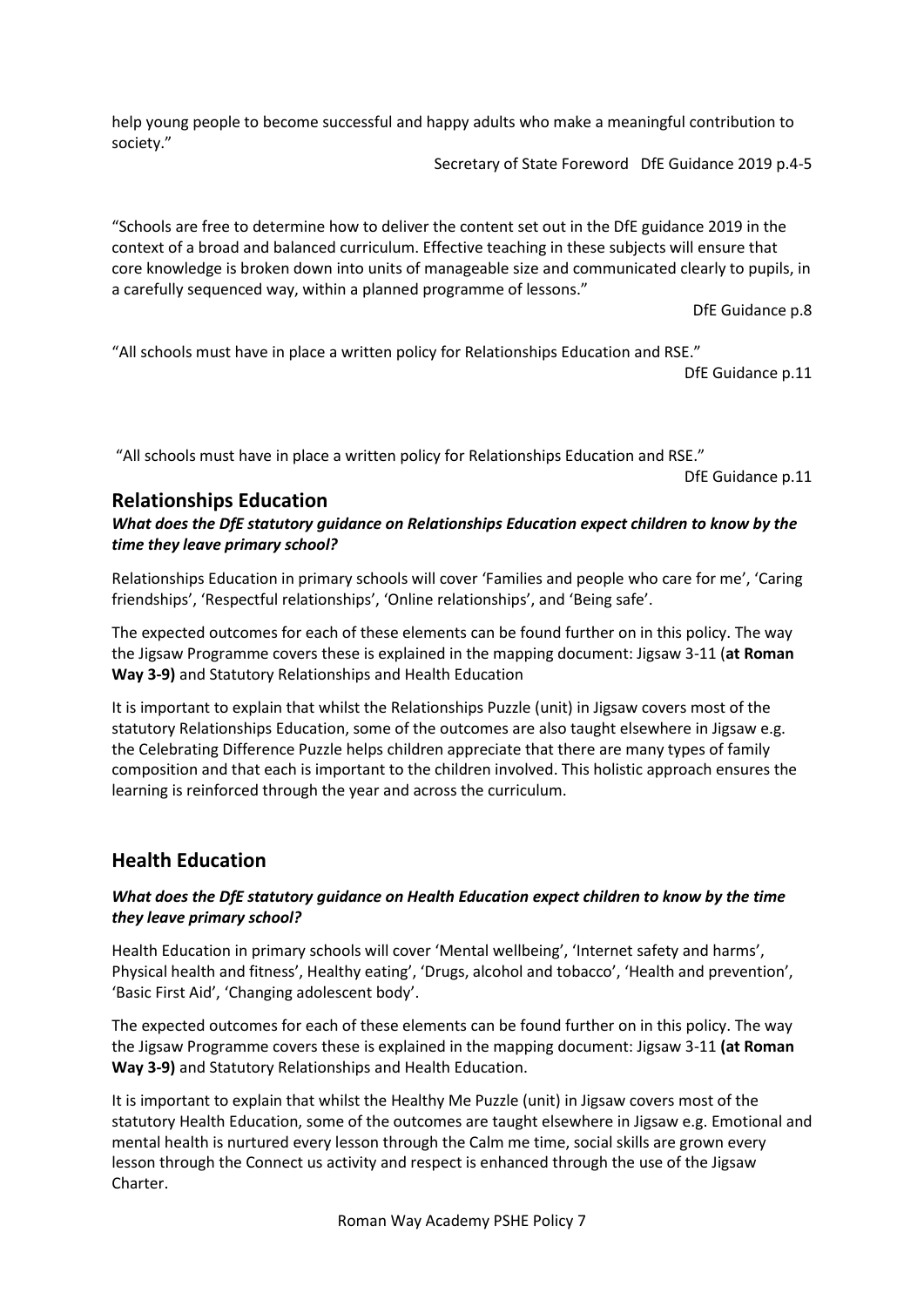Also, teaching children about puberty is now a statutory requirement which sits within the Health Education part of the DfE guidance within the 'Changing adolescent body' strand, and in Jigsaw this is taught as part of the Changing Me Puzzle (unit).

Again, the overview table transparently shows how the Jigsaw whole-school approach spirals the learning and meets all statutory requirements and more.

# **Relationships Education in Primary schools – DfE Guidance 2019**

The focus in primary school should be on teaching the fundamental building blocks and characteristics of positive relationships, with particular reference to friendships, family relationships, and relationships with other children and with adults.

|                                                  | Pupils should know                                                                                                                                                                                                                                                                                                                                                                                                                                                                                                                                                                                                                                                                                                                                                                                                                                                                                                                                                                                                                                                                                                                                                                                                                                                                                         | How Jigsaw provides the<br>solution                                                                                                                                                                                     |
|--------------------------------------------------|------------------------------------------------------------------------------------------------------------------------------------------------------------------------------------------------------------------------------------------------------------------------------------------------------------------------------------------------------------------------------------------------------------------------------------------------------------------------------------------------------------------------------------------------------------------------------------------------------------------------------------------------------------------------------------------------------------------------------------------------------------------------------------------------------------------------------------------------------------------------------------------------------------------------------------------------------------------------------------------------------------------------------------------------------------------------------------------------------------------------------------------------------------------------------------------------------------------------------------------------------------------------------------------------------------|-------------------------------------------------------------------------------------------------------------------------------------------------------------------------------------------------------------------------|
| <b>Families and</b><br>people who<br>care for me | that families are important for children<br>$\bullet$<br>growing up because they can give love,<br>security and stability.<br>the characteristics of healthy family life,<br>$\bullet$<br>commitment to each other, including in times<br>of difficulty, protection and care for children<br>and other family members, the importance of<br>spending time together and sharing each<br>other's lives.<br>that others' families, either in school or in the<br>wider world, sometimes look different from<br>their family, but that they should respect<br>those differences and know that other<br>children's families are also characterised by<br>love and care.<br>that stable, caring relationships, which may be<br>٠<br>of different types, are at the heart of happy<br>families, and are important for children's<br>security as they grow up.<br>that marriage represents a formal and legally<br>$\bullet$<br>recognised commitment of two people to each<br>other which is intended to be lifelong<br>(Marriage in England and Wales is available to<br>both opposite sex and same sex couples. The<br>Marriage (Same Sex Couples) Act 2013<br>extended marriage to same sex couples in<br>England and Wales. The ceremony through<br>which a couple get married may be civil or<br>religious). | All of these aspects are<br>covered in lessons within<br>the Puzzles<br>Relationships<br>$\bullet$<br><b>Changing Me</b><br>$\bullet$<br>Celebrating<br>$\bullet$<br>Difference<br>Being Me in My<br>$\bullet$<br>World |

The guidance states that, by the end of primary school: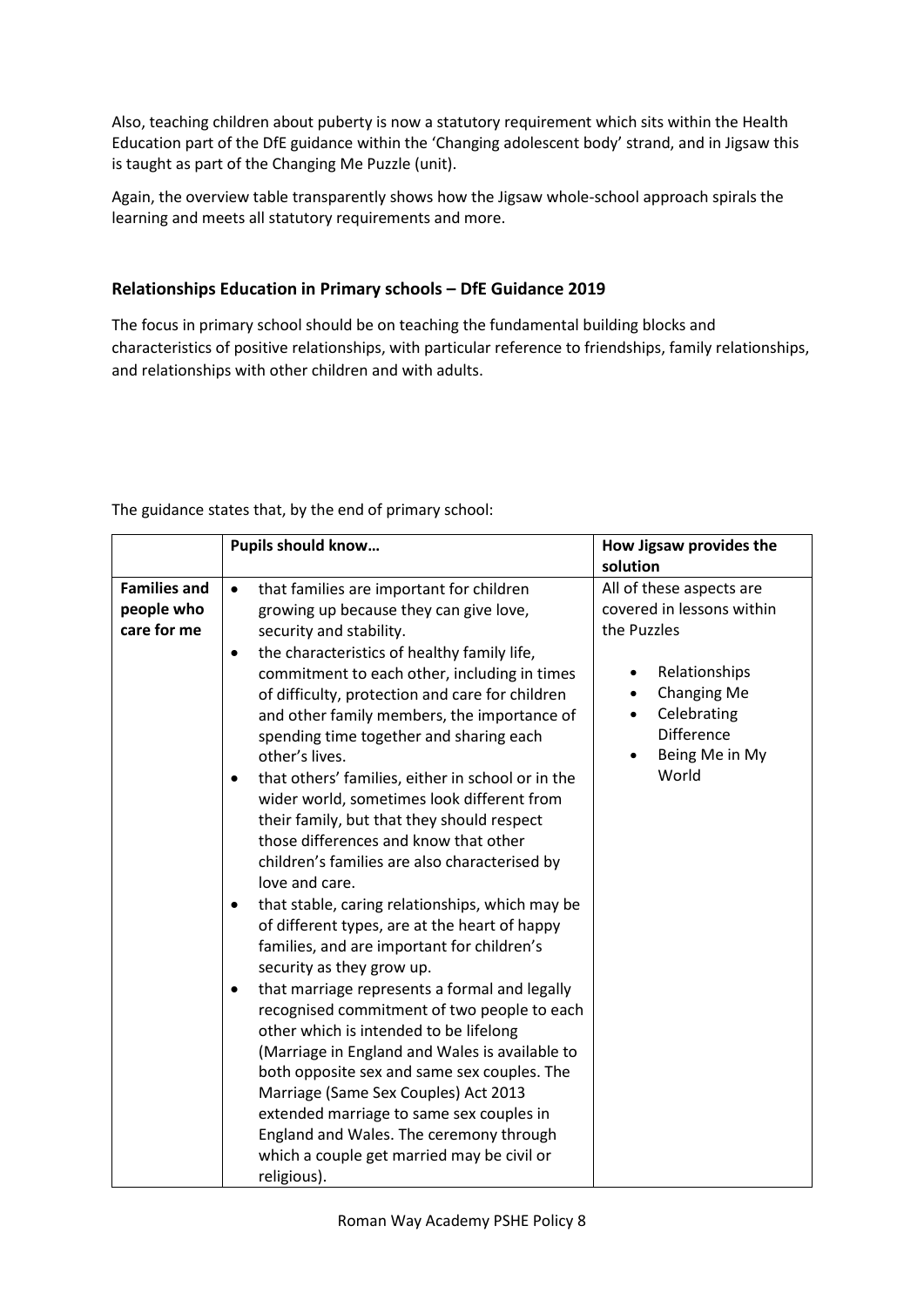|                   | how to recognise if family relationships are<br>$\bullet$<br>making them feel unhappy or unsafe, and how<br>to seek help or advice from others if needed.<br>about different types of bullying (including<br>٠<br>cyberbullying), the impact of bullying,<br>responsibilities of bystanders (primarily<br>reporting bullying to an adult) and how to get<br>help.<br>what a stereotype is, and how stereotypes can<br>be unfair, negative or destructive.<br>the importance of permission-seeking and<br>giving in relationships with friends, peers and<br>adults. |                                                       |
|-------------------|---------------------------------------------------------------------------------------------------------------------------------------------------------------------------------------------------------------------------------------------------------------------------------------------------------------------------------------------------------------------------------------------------------------------------------------------------------------------------------------------------------------------------------------------------------------------|-------------------------------------------------------|
| Online            | that people sometimes behave differently<br>$\bullet$                                                                                                                                                                                                                                                                                                                                                                                                                                                                                                               | All of these aspects are                              |
| relationships     | online, including by pretending to be someone<br>they are not.                                                                                                                                                                                                                                                                                                                                                                                                                                                                                                      | covered in lessons within<br>the Puzzles              |
|                   | that the same principles apply to online<br>٠                                                                                                                                                                                                                                                                                                                                                                                                                                                                                                                       |                                                       |
|                   | relationships as to face-to-face relationships,                                                                                                                                                                                                                                                                                                                                                                                                                                                                                                                     | Relationships<br>Changing Me                          |
|                   | including the importance of respect for others<br>online including when we are anonymous.                                                                                                                                                                                                                                                                                                                                                                                                                                                                           | Celebrating                                           |
|                   | the rules and principles for keeping safe                                                                                                                                                                                                                                                                                                                                                                                                                                                                                                                           | Difference                                            |
|                   | online, how to recognise risks, harmful content<br>and contact, and how to report them.                                                                                                                                                                                                                                                                                                                                                                                                                                                                             |                                                       |
|                   | how to critically consider their online<br>$\bullet$                                                                                                                                                                                                                                                                                                                                                                                                                                                                                                                |                                                       |
|                   | friendships and sources of information                                                                                                                                                                                                                                                                                                                                                                                                                                                                                                                              |                                                       |
|                   | including awareness of the risks associated<br>with people they have never met.                                                                                                                                                                                                                                                                                                                                                                                                                                                                                     |                                                       |
|                   | how information and data is shared and used<br>٠                                                                                                                                                                                                                                                                                                                                                                                                                                                                                                                    |                                                       |
|                   | online.                                                                                                                                                                                                                                                                                                                                                                                                                                                                                                                                                             |                                                       |
| <b>Being safe</b> | what sorts of boundaries are appropriate in<br>٠<br>friendships with peers and others (including in                                                                                                                                                                                                                                                                                                                                                                                                                                                                 | All of these aspects are<br>covered in lessons within |
|                   | a digital context).                                                                                                                                                                                                                                                                                                                                                                                                                                                                                                                                                 | the Puzzles                                           |
|                   | about the concept of privacy and the<br>implications of it for both children and adults;                                                                                                                                                                                                                                                                                                                                                                                                                                                                            | Relationships                                         |
|                   | including that it is not always right to keep                                                                                                                                                                                                                                                                                                                                                                                                                                                                                                                       | Changing Me                                           |
|                   | secrets if they relate to being safe.                                                                                                                                                                                                                                                                                                                                                                                                                                                                                                                               | Celebrating                                           |
|                   | that each person's body belongs to them, and<br>$\bullet$<br>the differences between appropriate and                                                                                                                                                                                                                                                                                                                                                                                                                                                                | Difference                                            |
|                   | inappropriate or unsafe physical, and other,                                                                                                                                                                                                                                                                                                                                                                                                                                                                                                                        |                                                       |
|                   | contact.                                                                                                                                                                                                                                                                                                                                                                                                                                                                                                                                                            |                                                       |
|                   | how to respond safely and appropriately to<br>٠<br>adults they may encounter (in all contexts,                                                                                                                                                                                                                                                                                                                                                                                                                                                                      |                                                       |
|                   | including online) whom they do not know.                                                                                                                                                                                                                                                                                                                                                                                                                                                                                                                            |                                                       |
|                   | how to recognise and report feelings of being<br>٠                                                                                                                                                                                                                                                                                                                                                                                                                                                                                                                  |                                                       |
|                   | unsafe or feeling bad about any adult.<br>how to ask for advice or help for themselves or<br>٠                                                                                                                                                                                                                                                                                                                                                                                                                                                                      |                                                       |
|                   | others, and to keep trying until they are heard,                                                                                                                                                                                                                                                                                                                                                                                                                                                                                                                    |                                                       |
|                   | how to report concerns or abuse, and the<br>$\bullet$                                                                                                                                                                                                                                                                                                                                                                                                                                                                                                               |                                                       |
|                   | vocabulary and confidence needed to do so.<br>where to get advice e.g. family, school and/or                                                                                                                                                                                                                                                                                                                                                                                                                                                                        |                                                       |
|                   | other sources.                                                                                                                                                                                                                                                                                                                                                                                                                                                                                                                                                      |                                                       |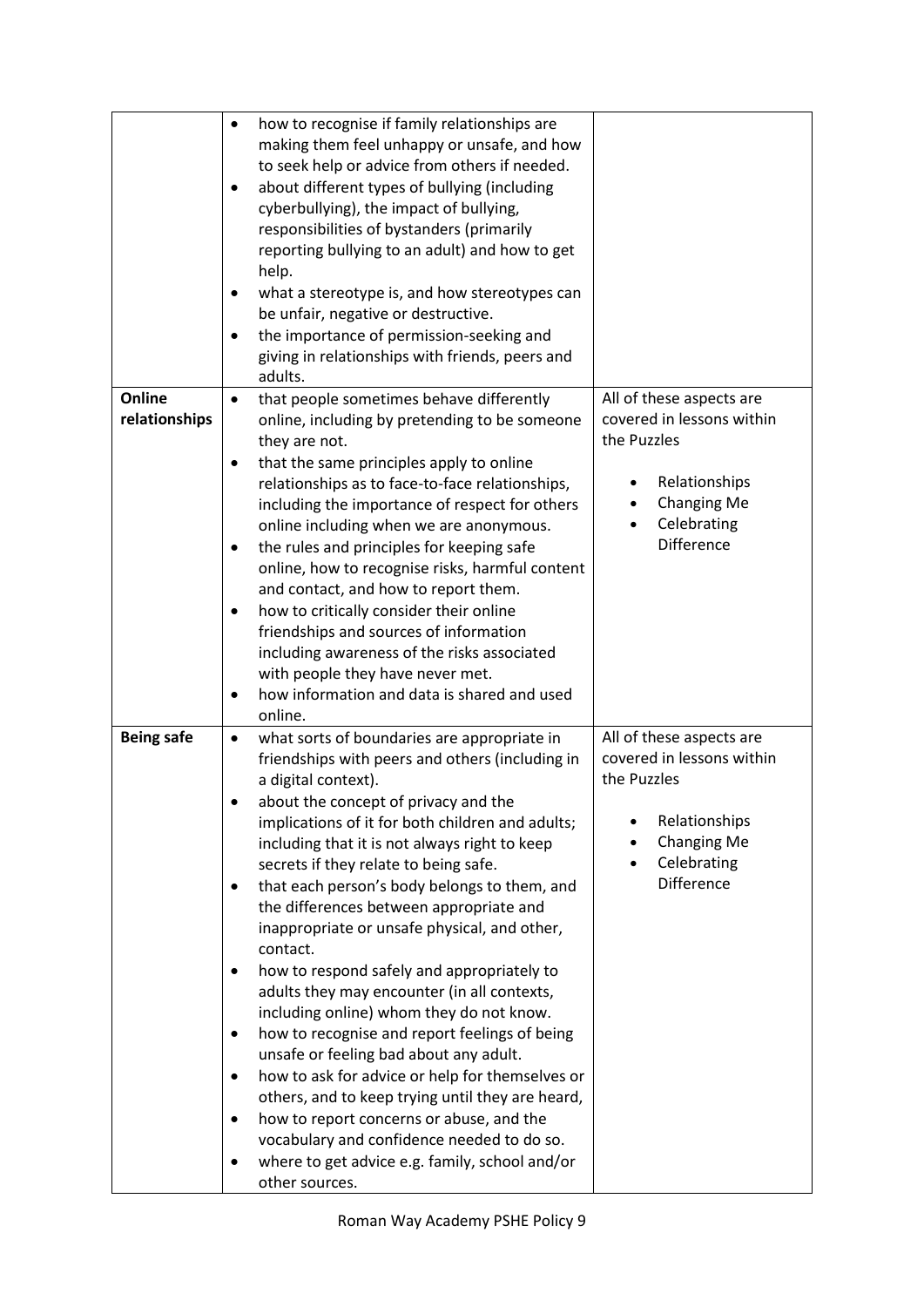# **Physical health and mental well-being education in Primary schools – DfE Guidance**

The focus in primary school should be on teaching the characteristics of good physical health and mental wellbeing. Teachers should be clear that mental well-being is a normal part of daily life, in the same way as physical health.

By the end of primary school:

|                            | <b>Pupils should know</b>                                                                                                                                                                                                                                                                                                                                                                                                                                                                                                                                                                                                                                                                                                                                                                                                                                                                                                                                                                                                                                                                                                                                                                                                                                                                                                                                                                                                                                                                                                                                                                                                                                                                         | How Jigsaw provides the<br>solution                                                                                                                     |
|----------------------------|---------------------------------------------------------------------------------------------------------------------------------------------------------------------------------------------------------------------------------------------------------------------------------------------------------------------------------------------------------------------------------------------------------------------------------------------------------------------------------------------------------------------------------------------------------------------------------------------------------------------------------------------------------------------------------------------------------------------------------------------------------------------------------------------------------------------------------------------------------------------------------------------------------------------------------------------------------------------------------------------------------------------------------------------------------------------------------------------------------------------------------------------------------------------------------------------------------------------------------------------------------------------------------------------------------------------------------------------------------------------------------------------------------------------------------------------------------------------------------------------------------------------------------------------------------------------------------------------------------------------------------------------------------------------------------------------------|---------------------------------------------------------------------------------------------------------------------------------------------------------|
| <b>Mental</b><br>wellbeing | that mental wellbeing is a normal part<br>$\bullet$<br>of daily life, in the same way as physical<br>health.<br>that there is a normal range of<br>٠<br>emotions (e.g. happiness, sadness,<br>anger, fear, surprise, nervousness) and<br>scale of emotions that all humans<br>experience in relation to different<br>experiences and situations.<br>how to recognise and talk about their<br>٠<br>emotions, including having a varied<br>vocabulary of words to use when talking<br>about their own and others' feelings.<br>how to judge whether what they are<br>feeling and how they are behaving is<br>appropriate and proportionate.<br>the benefits of physical exercise, time<br>٠<br>outdoors, community participation,<br>voluntary and service-based activity on<br>mental well-being and happiness.<br>simple self-care techniques, including<br>$\bullet$<br>the importance of rest, time spent with<br>friends and family and the benefits of<br>hobbies and interests.<br>isolation and loneliness can affect<br>$\bullet$<br>children and that it is very important for<br>children to discuss their feelings with an<br>adult and seek support.<br>that bullying (including cyberbullying)<br>٠<br>has a negative and often lasting impact<br>on mental well-being.<br>where and how to seek support<br>(including recognising the triggers for<br>seeking support), including whom in<br>school they should speak to if they are<br>worried about their own or someone<br>else's mental well-being or ability to<br>control their emotions (including issues<br>arising online).<br>it is common for people to experience<br>$\bullet$<br>mental ill health. For many people who | All of these aspects are covered<br>in lessons within the Puzzles<br><b>Healthy Me</b><br>Relationships<br>Changing Me<br><b>Celebrating Difference</b> |
|                            | do, the problems can be resolved if the                                                                                                                                                                                                                                                                                                                                                                                                                                                                                                                                                                                                                                                                                                                                                                                                                                                                                                                                                                                                                                                                                                                                                                                                                                                                                                                                                                                                                                                                                                                                                                                                                                                           |                                                                                                                                                         |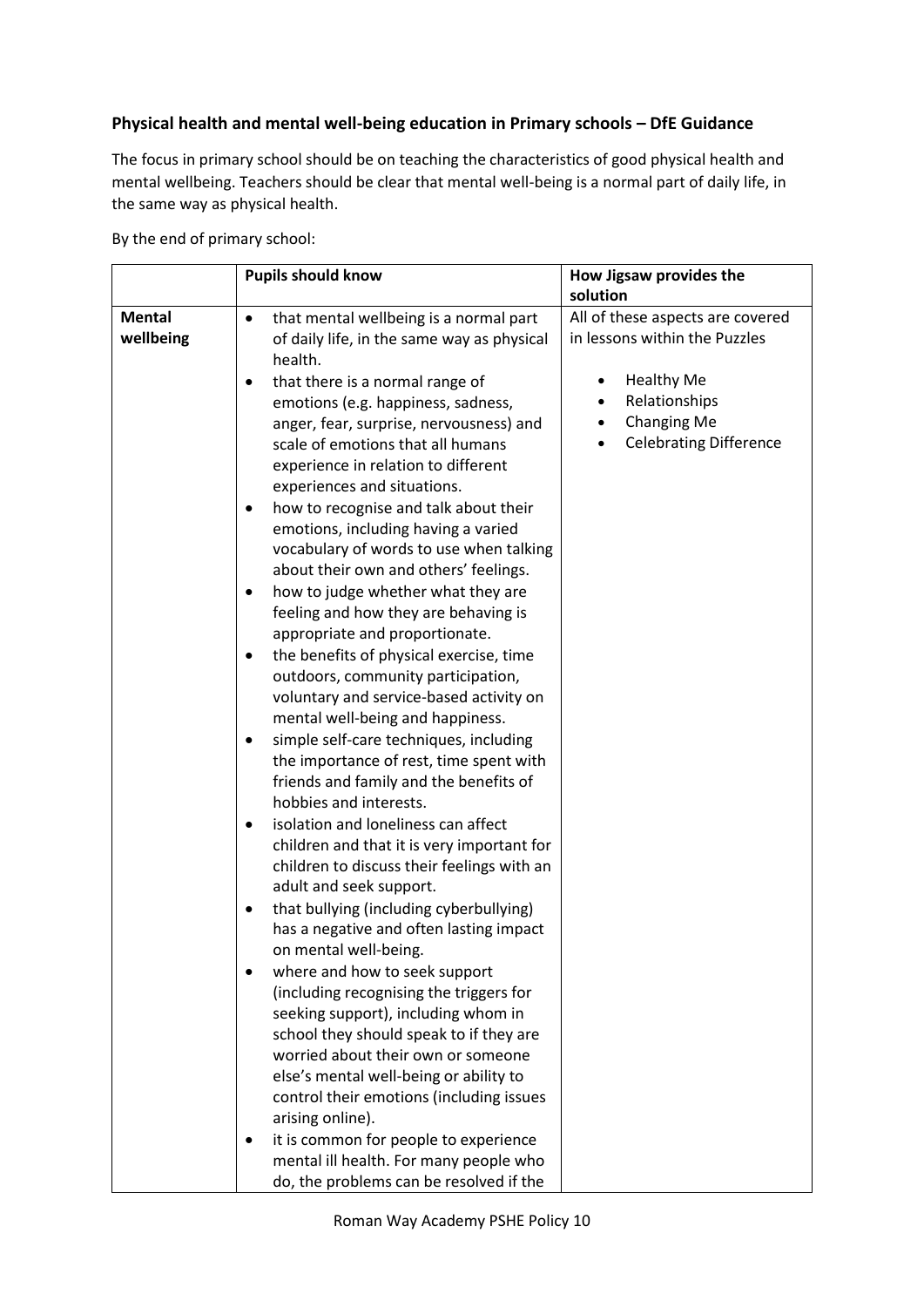|                        | right support is made available,                                               |                                  |
|------------------------|--------------------------------------------------------------------------------|----------------------------------|
|                        | especially if accessed early enough.                                           |                                  |
| Internet safety        | that for most people the internet is an<br>$\bullet$                           | All of these aspects are covered |
| and harms              | integral part of life and has many                                             | in lessons within the Puzzles    |
|                        | benefits.                                                                      |                                  |
|                        | about the benefits of rationing time                                           | Relationships                    |
|                        | spent online, the risks of excessive time                                      | <b>Healthy Me</b>                |
|                        | spent on electronic devices and the                                            |                                  |
|                        | impact of positive and negative content                                        |                                  |
|                        | online on their own and others' mental                                         |                                  |
|                        | and physical wellbeing.                                                        |                                  |
|                        | how to consider the effect of their<br>$\bullet$                               |                                  |
|                        | online actions on others and knowhow                                           |                                  |
|                        | to recognise and display respectful                                            |                                  |
|                        | behaviour online and the importance of                                         |                                  |
|                        | keeping personal information private.                                          |                                  |
|                        | why social media, some computer<br>games and online gaming, for example,       |                                  |
|                        | are age restricted.                                                            |                                  |
|                        | that the internet can also be a negative                                       |                                  |
|                        | place where online abuse, trolling,                                            |                                  |
|                        | bullying and harassment can take place,                                        |                                  |
|                        | which can have a negative impact on                                            |                                  |
|                        | mental health.                                                                 |                                  |
|                        | how to be a discerning consumer of<br>٠                                        |                                  |
|                        | information online including                                                   |                                  |
|                        | understanding that information,                                                |                                  |
|                        | including that from search engines, is                                         |                                  |
|                        | ranked, selected and targeted.                                                 |                                  |
|                        | where and how to report concerns and<br>٠                                      |                                  |
|                        | get support with issues online.                                                |                                  |
| <b>Physical health</b> | the characteristics and mental and<br>$\bullet$                                | All of these aspects are covered |
| and fitness            | physical benefits of an active lifestyle.                                      | in lessons within the Puzzles    |
|                        | the importance of building regular<br>$\bullet$                                | <b>Healthy Me</b>                |
|                        | exercise into daily and weekly routines                                        |                                  |
|                        | and how to achieve this; for example,<br>walking or cycling to school, a daily |                                  |
|                        | active mile or other forms of regular,                                         |                                  |
|                        | vigorous exercise.                                                             |                                  |
|                        | the risks associated with an inactive<br>$\bullet$                             |                                  |
|                        | lifestyle (including obesity).                                                 |                                  |
|                        | how and when to seek support<br>$\bullet$                                      |                                  |
|                        | including which adults to speak to in                                          |                                  |
|                        | school if they are worried about their                                         |                                  |
|                        | health.                                                                        |                                  |
| <b>Healthy eating</b>  | what constitutes a healthy diet<br>$\bullet$                                   | All of these aspects are covered |
|                        | (including understanding calories and                                          | in lessons within the Puzzles    |
|                        | other nutritional content)                                                     |                                  |
|                        | the principles of planning and preparing<br>$\bullet$                          | <b>Healthy Me</b>                |
|                        | a range of healthy meals.                                                      |                                  |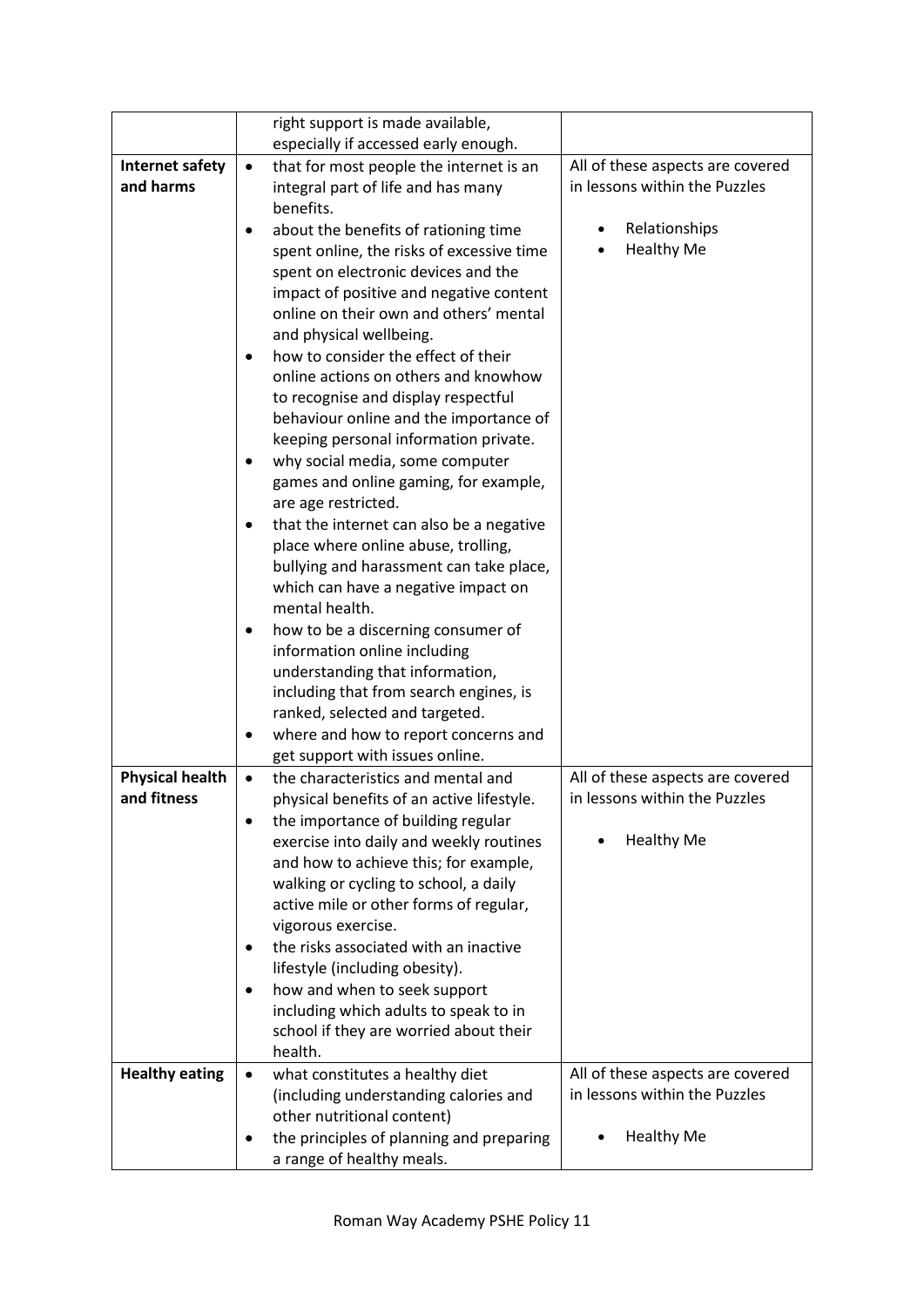|                                       | the characteristics of a poor diet and<br>risks associated with unhealthy eating<br>(including, for example, obesity and<br>tooth decay) and other behaviours (e.g.<br>the impact of alcohol on diet or health).                                                                                                                                                                                       |                                                                                                              |
|---------------------------------------|--------------------------------------------------------------------------------------------------------------------------------------------------------------------------------------------------------------------------------------------------------------------------------------------------------------------------------------------------------------------------------------------------------|--------------------------------------------------------------------------------------------------------------|
| Drugs, alcohol<br>and tobacco         | how to recognise early signs of physical<br>$\bullet$<br>illness, such as weight loss, or<br>unexplained changes to the body.<br>about safe and unsafe exposure to the<br>$\bullet$<br>sun, and how to reduce the risk of sun<br>damage, including skin cancer.<br>the importance of sufficient good<br>$\bullet$<br>quality sleep for good health and that a<br>lack of sleep can affect weight, mood | All of these aspects are covered<br>in lessons within the Puzzles<br><b>Healthy Me</b>                       |
|                                       | and ability to learn.<br>about dental health and the benefits of<br>$\bullet$<br>good oral hygiene and dental flossing,<br>including regular check-ups at the<br>dentist.                                                                                                                                                                                                                              |                                                                                                              |
|                                       | about personal hygiene and germs<br>$\bullet$<br>including bacteria, viruses, how they are<br>spread and treated, and the importance<br>of handwashing.<br>the facts and science relating to<br>immunisation and vaccination                                                                                                                                                                           |                                                                                                              |
| <b>Basic first aid</b>                | how to make a clear and efficient call to<br>$\bullet$<br>emergency services if necessary.<br>concepts of basic first-aid, for example<br>$\bullet$<br>dealing with common injuries, including<br>head injuries.                                                                                                                                                                                       | All of these aspects are covered<br>in lessons within the Puzzles<br><b>Healthy Me</b>                       |
| <b>Changing</b><br>adolescent<br>body | key facts about puberty and the<br>$\bullet$<br>changing adolescent body, particularly<br>from age 9 through to age 11, including<br>physical and emotional changes.<br>about menstrual wellbeing including the<br>key facts about the menstrual cycle.                                                                                                                                                | All of these aspects are covered<br>in lessons within the Puzzles<br><b>Changing Me</b><br><b>Healthy Me</b> |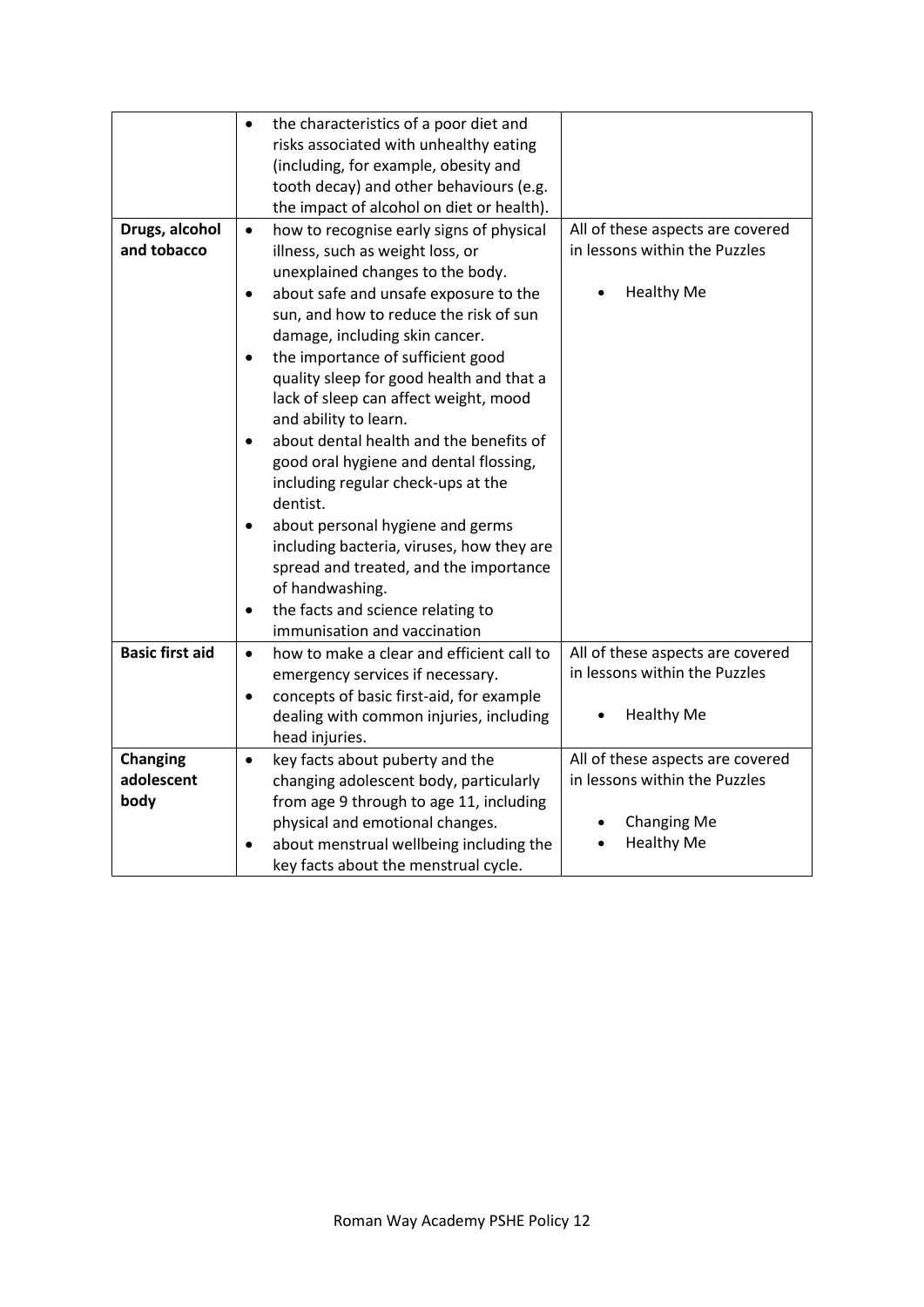Roman Way Academy PSHE Policy 13